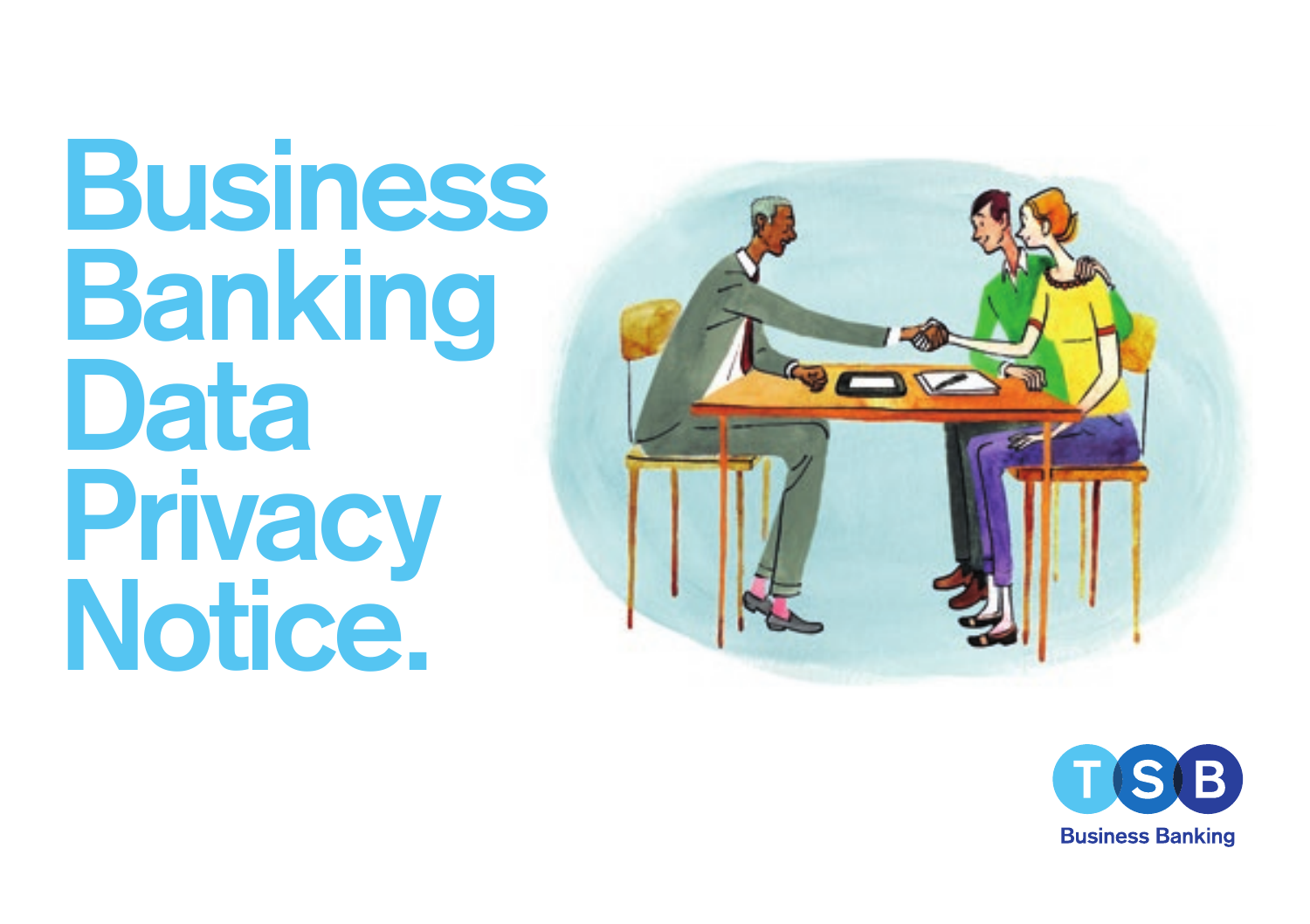# **Contents**

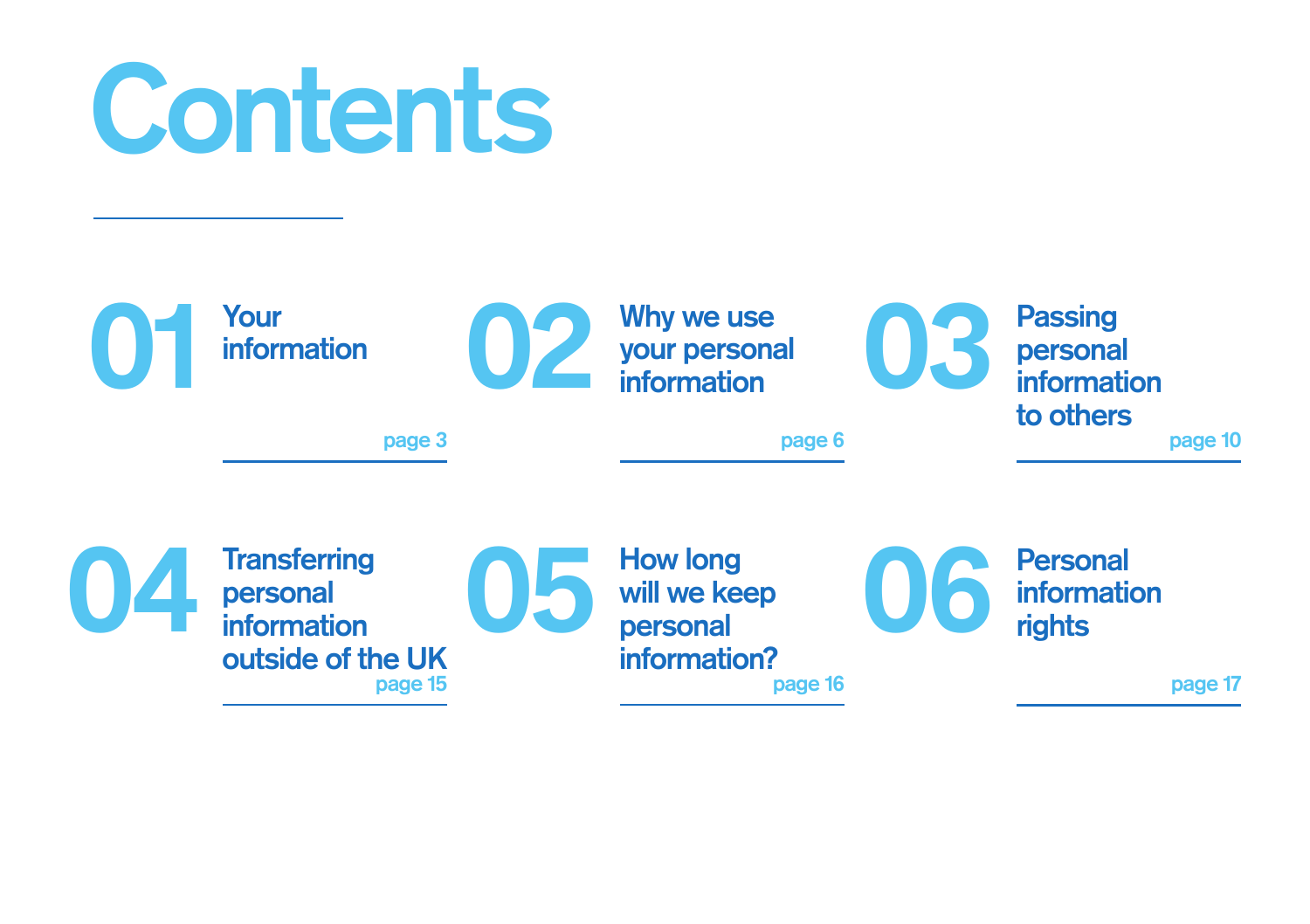# **Your information.**

#### **We are TSB Bank, 20 Gresham Street, London EC2V 7JE**

TSB is committed to providing a real alternative in business banking in Britain. We want you to have trust and confidence in us and how we deal with your business information, and the personal information we collect during our relationship.

When providing Business Banking services, we manage personal information. This includes information relating to product parties and business parties. This personal information is protected by the UK's privacy laws. These privacy laws do not apply to information about Partnerships in Scotland, Limited Liability Partnerships or Limited Companies, but do apply to information relating to product parties, business parties or any other individual who we manage. We will, of course, treat your business information as private and confidential and make sure it is kept secure.

We have a dedicated team that looks after data privacy rights. We also have a Data Protection Officer ("DPO") to guide our business and oversee our use of your personal information. Please see below for their contact information

and for more information on how we manage your personal information.

**The Data Rights Team** TSB Bank Ariel House 2138 Coventry Road **Sheldon Birmingham** B26 3JW

You can also email **privacy@tsb.co.uk**

#### **The Data Protection Officer**

TSB Bank Henry Duncan House 120 George Street **Edinburgh** EH2 4LH

When you apply for a product or service, and throughout our relationship, you will provide personal information to us, and we will gather certain personal information from other sources, some of which may be publicly available.

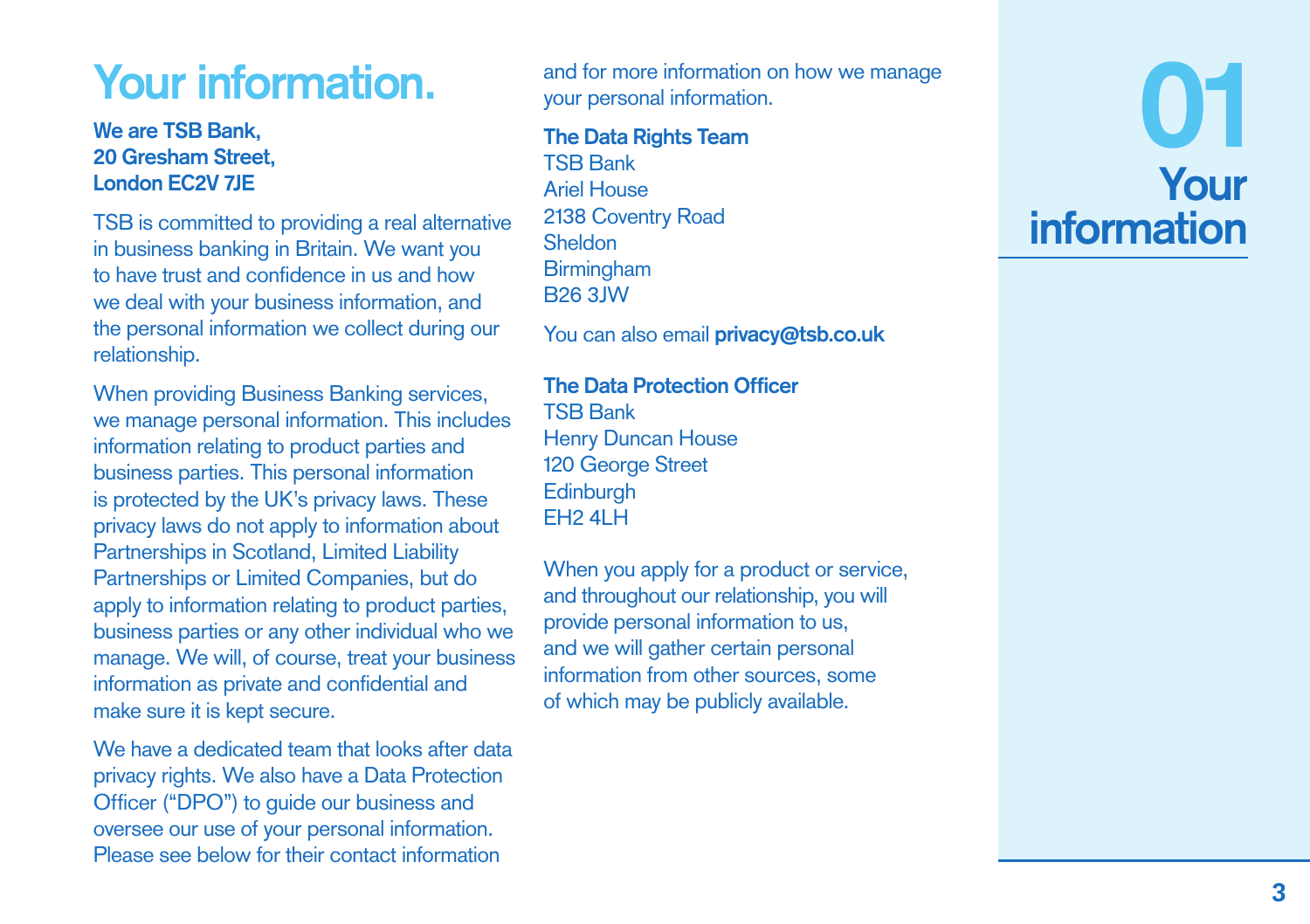| Whose data will<br>we receive?                       | What type of data<br>will we receive?                                                                                                                                                                                                                                                                                                           | Who does the data<br>come from?                                                                                                                                                                                                                                                                                                                                    |
|------------------------------------------------------|-------------------------------------------------------------------------------------------------------------------------------------------------------------------------------------------------------------------------------------------------------------------------------------------------------------------------------------------------|--------------------------------------------------------------------------------------------------------------------------------------------------------------------------------------------------------------------------------------------------------------------------------------------------------------------------------------------------------------------|
| <b>Business parties,</b><br>product parties          | Data confirming their identity.<br>Data relating to their credit history and<br>status of that or any associated person.<br>Data relating to any fraudulent activity or<br>suspected fraudulent activity concerning<br>business parties/product parties or any<br>associated person.<br>Data relating to Politically Exposed<br>Persons (PEPs). | You.<br><b>Credit Reference and Fraud Agencies.</b><br>Further information is set out below.<br>CIFAS, a not-for-profit fraud prevention<br>membership organisation.<br>For more information on CIFAS<br>go to www.cifas.org or write to:<br><b>Consumer Affairs,</b><br>CIFAS,<br>6th Floor, Lynton House,<br>7-12 Tavistock Square,<br>London<br><b>WC1H 9LT</b> |
| <b>Guarantors, deposit</b><br>providers, and similar | Where a person guarantees to pay TSB<br>any sums that you may owe, or provides<br>a deposit (for example, when you take<br>out a mortgage), we will record sufficient<br>details to allow us to contact them<br>if/when required. Where they provide<br>the deposit from their bank account,<br>we will record the account details.             | You.                                                                                                                                                                                                                                                                                                                                                               |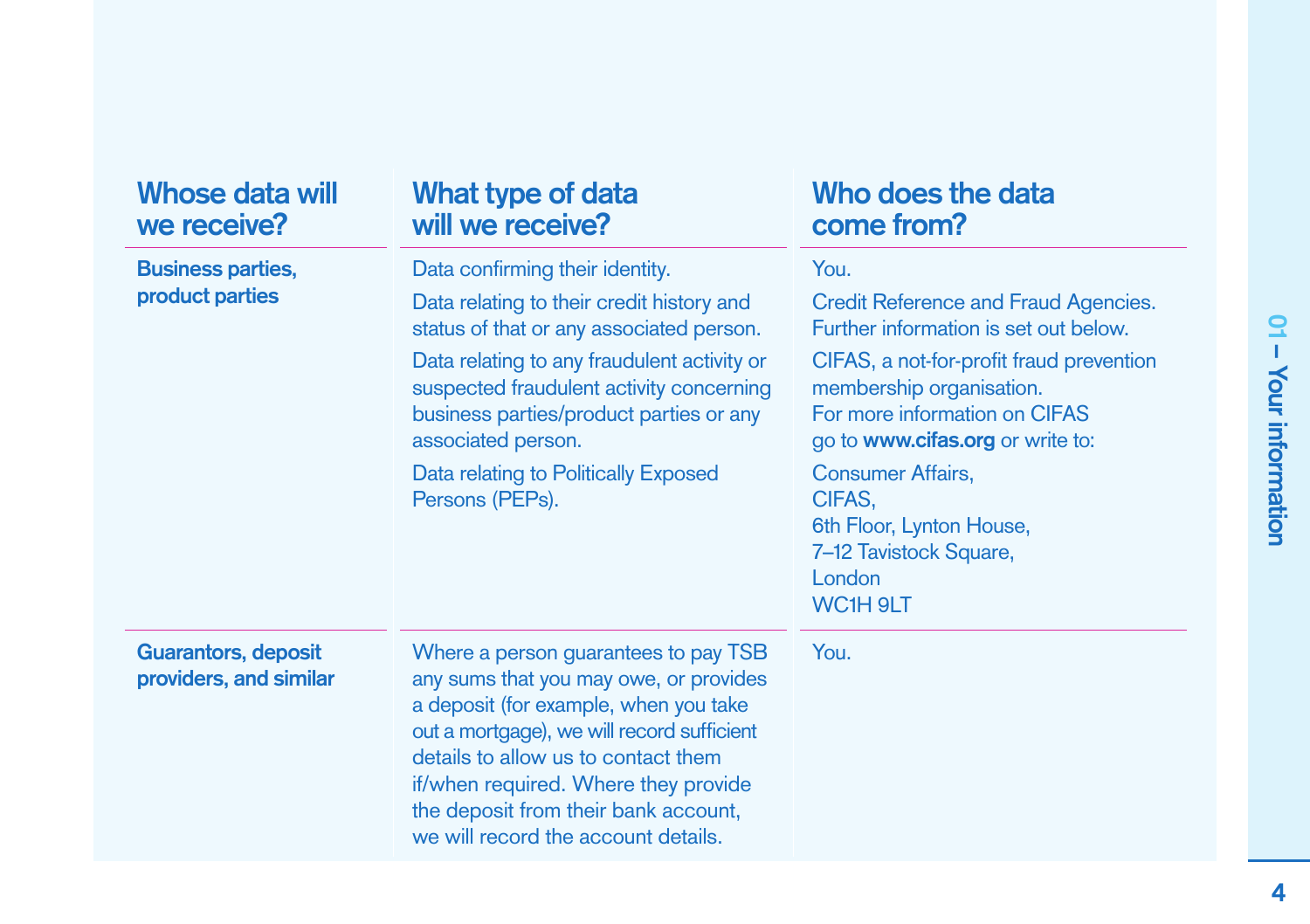| Whose data will<br>we receive?                      | What type of data<br>will we receive?                                                                                                                                                                                                                              | Who does the data<br>come from?                                                                                        |
|-----------------------------------------------------|--------------------------------------------------------------------------------------------------------------------------------------------------------------------------------------------------------------------------------------------------------------------|------------------------------------------------------------------------------------------------------------------------|
| <b>Employees and others</b><br>associated with you  | In some circumstances, you may provide<br>us with employees' details such as<br>name, address and payroll number.                                                                                                                                                  | You.                                                                                                                   |
| <b>Providers of professional</b><br><b>services</b> | Business/trading name, address,<br>contact details, internal reference,<br>membership of professional bodies,<br>levels of insurance (if any), identity<br>of client and other information that<br>is supplied to us for the professional<br>services in question. | You, the person or entity which you<br>are providing professional services,<br>professional bodies and public sources. |

We can't open or maintain an account or service if you don't give us certain information. For example, we will not be able to open an account unless you provide details about product parties and business parties.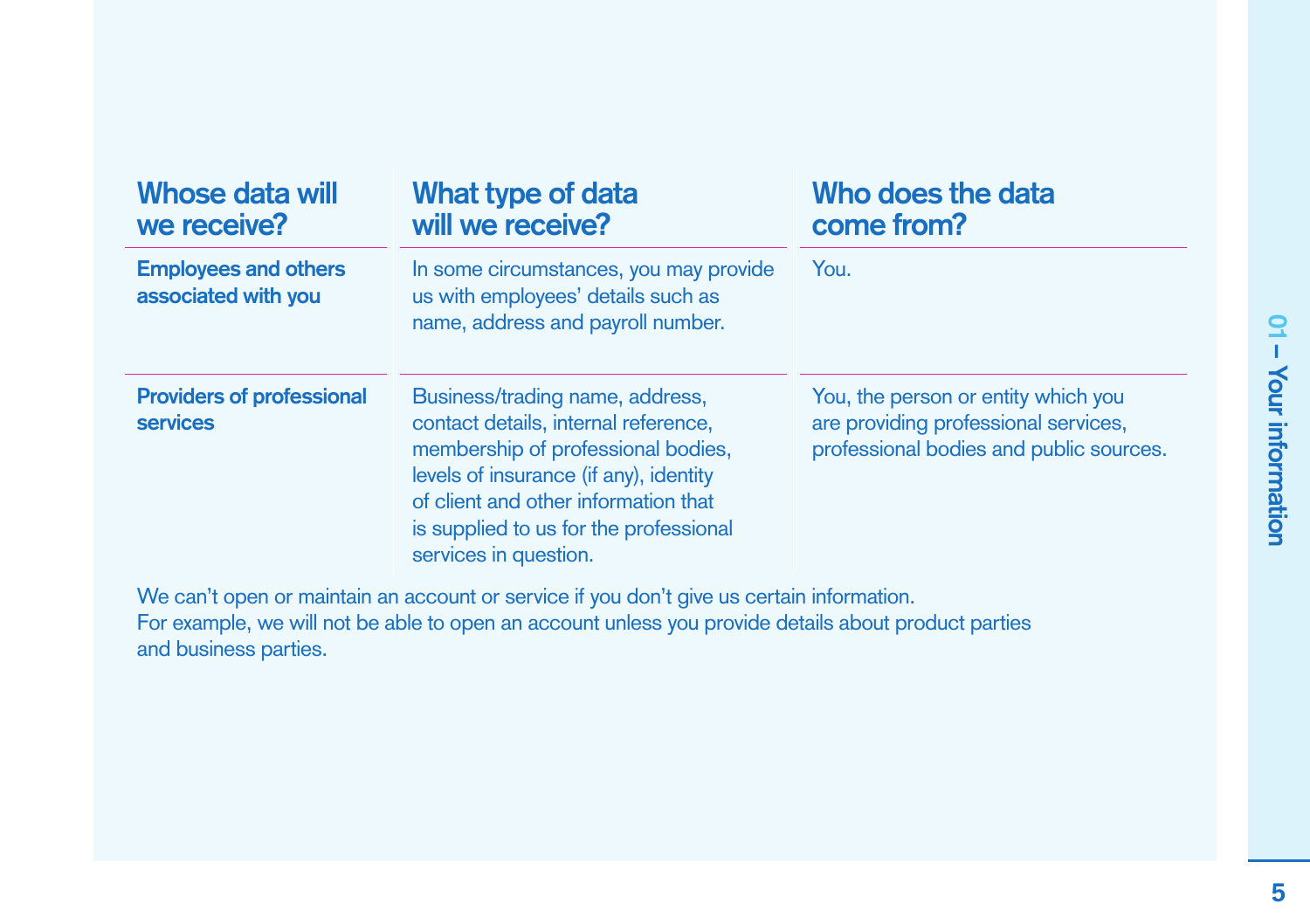We use personal information so that we can deliver the banking service that business wants in the 21st century. This includes using personal information so that we can:

#### **Provide you and/ or business parties and/or product parties with services.**

This is necessary to comply with our contractual obligations to you under our Terms and Conditions.

**Identify products and services which might be suitable for you and/or business parties and/or product parties.**

We need to do this to meet our legitimate business interests in providing our customers with products and services that they like. You are under no obligation to make use of these products or services.

#### **Assess lending and insurance risks.**

This is necessary for us to meet our legitimate interests in making sure we have an appropriate risk profile. Ensuring that we do not take excessive risks is in the public benefit, as we make sure your money is kept safe.

#### **Recover debts, prevent, detect and prosecute fraud and other crimes.**

This is necessary to meet our legitimate interests in exercising our rights and making sure that you and other customers are not subject to crime or fraudulent activity.

**02 Why we use your personal information**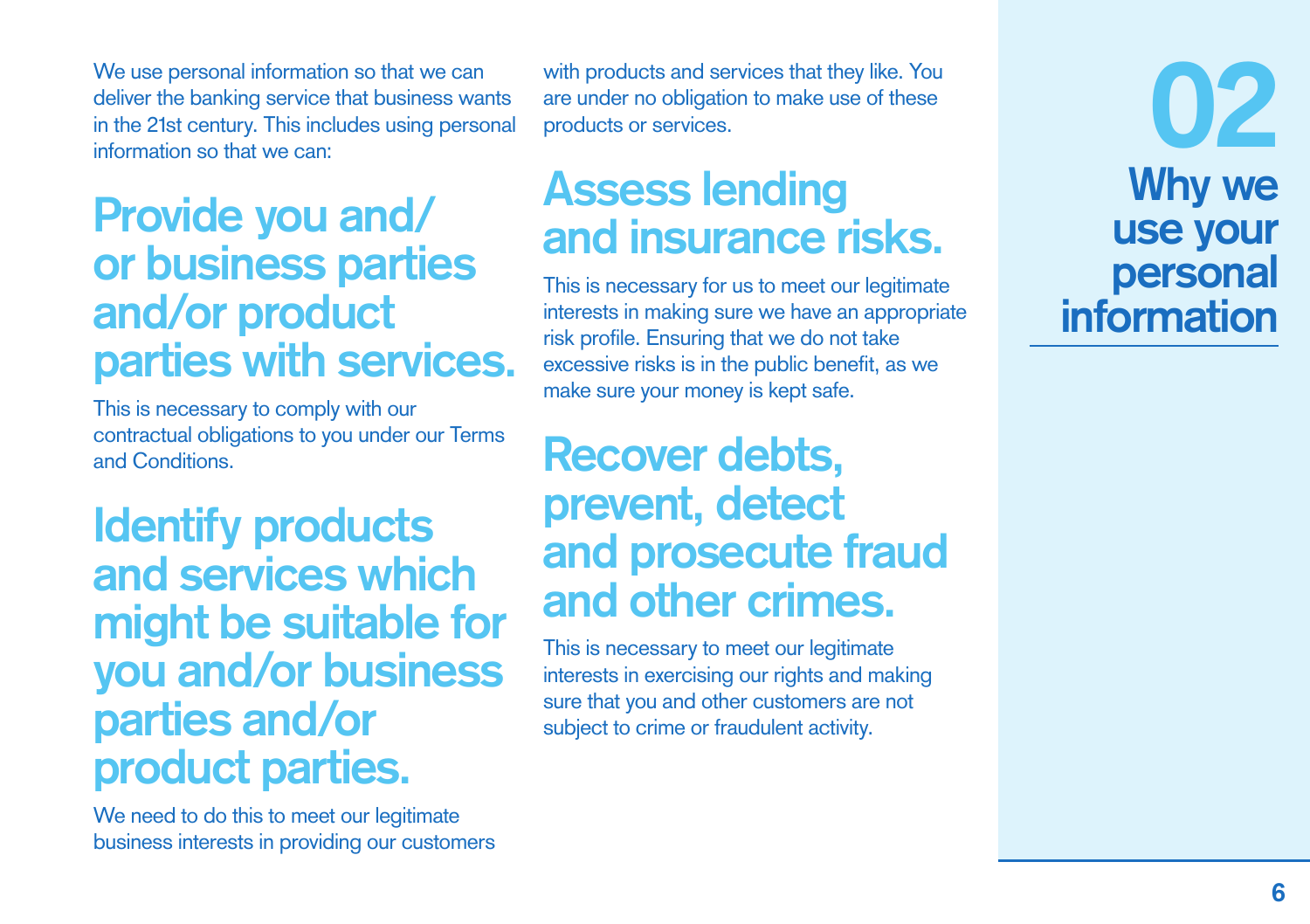**Manage our and any member of our Group's relationship with you and/or business parties and/or product parties.**

We may need to do this to make sure we can meet our contractual obligations under our Terms and Conditions. It also lets us access your account details when you contact us.

**Update our records about you and/or business parties and/or product parties.**

This is necessary to meet our legitimate interests in keeping our records accurate and up to date, and to make sure that we do not use out of date information about you.

#### **Improve our performance.**

This includes testing new systems and checking upgrades to existing systems, training, undertaking transactional analysis, conducting audits, assessing lending and insurance risks. It also covers customer modelling, statistical and trend analysis with the aim of developing and improving products and services, and providing information to Regulators. We do this to meet our legitimate interests in giving our customers better services, and making sure commercial and personal information is appropriately protected.

### **Send direct marketing and promotional material.**

We will offer you, product parties and business parties, an opportunity to receive direct marketing and promotional information. We will use your personal information to send marketing information as it's in our legitimate interests to market our products to our business customers. We will only send post, email, phone or SMS marketing if you let us know you want to receive it.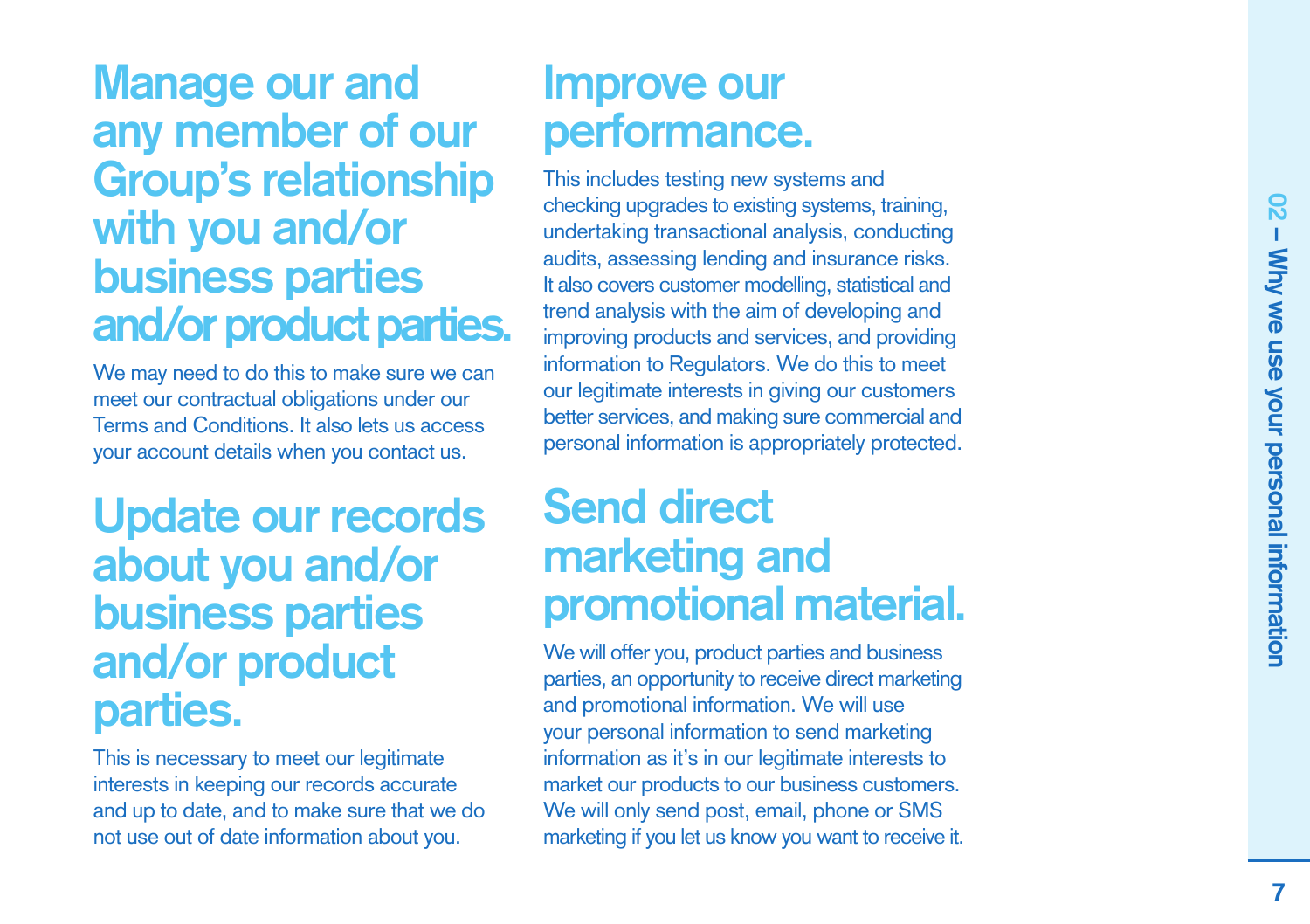We value our relationship and do our best to send information which we think may be of interest, by post, email, phone or SMS. We respect your choices, and product parties and business parties can ask us to stop sending marketing to them at any time by contacting our Data Rights Team. Simply click 'unsubscribe' in any marketing email we send, or by following the instructions in our marketing SMS — and when this happens, we will stop.

Where product parties and business parties log in and use our online services, we will aim to give them a personal service, so that they easily see relevant information, including details of our products that we think are of interest.

They may also see TSB advertisements that we think may be of interest, when logged in to other secure websites.

Product parties and business parties can object to this, by contacting our Data Rights Team. This will mean that they view more general webpages. They won't see any fewer advertisements, but the pages and advertisements may be of less relevance.

## **Social Media.**

If product parties and/or business parties engage with TSB through social media, we may use their information to interact with them. We only use this information if you actively engage with or publish a post about TSB through social media, on the basis that it is in our legitimate interests to engage and interact with you when you discuss TSB and/or connect with us.

To deliver the best customer experience, we partner with software providers that allow us to connect with them via online communities and blogs. These partners manage personal information only in accordance with our instructions. Personal information will not be stored or transferred outside the European Economic Area ("EEA") and TSB can instruct these partners to delete all personal information, or return it securely to TSB, at the end of our contract with them. For a list of EEA countries, **see page 13** .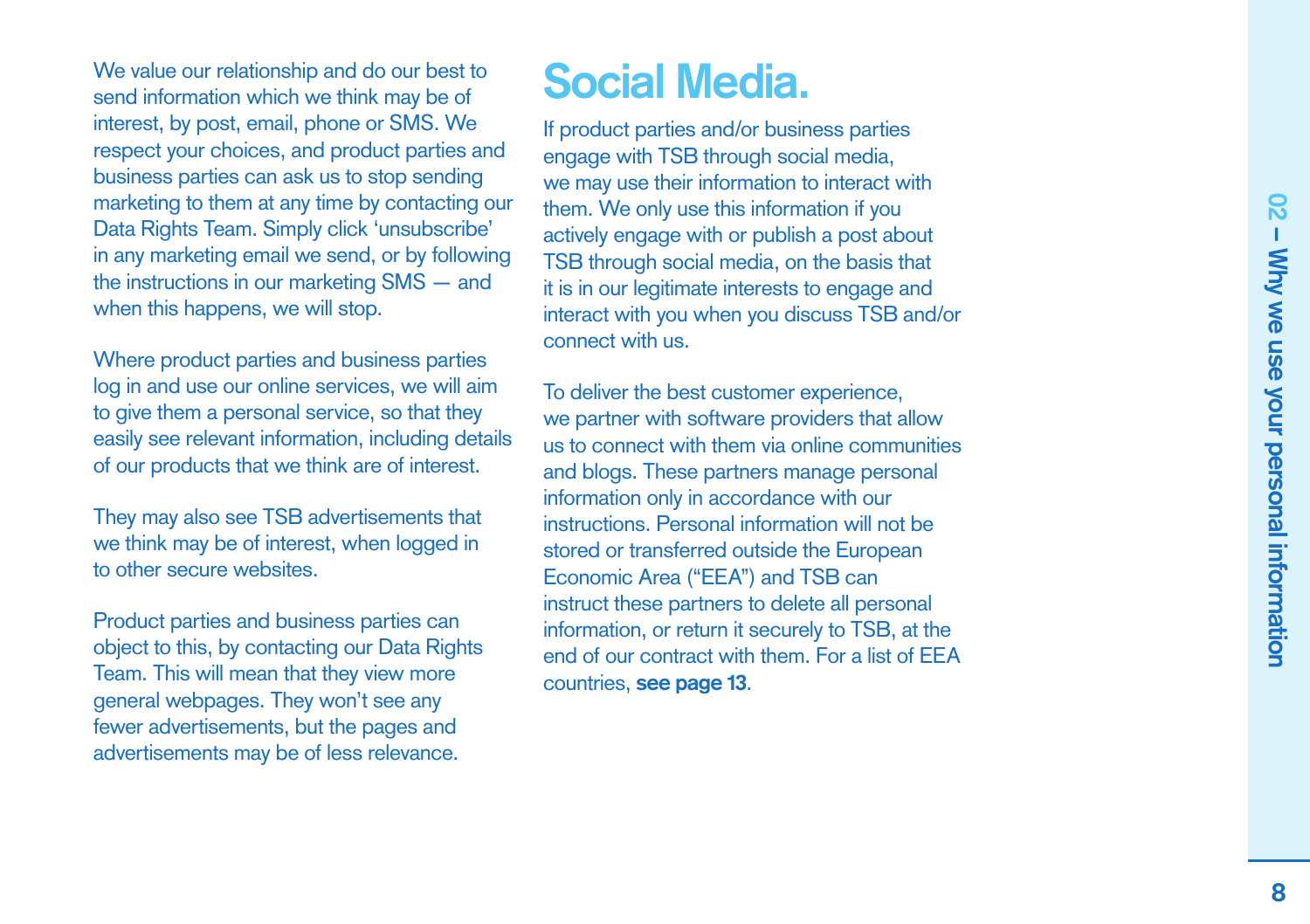## **Do what you ask us to do.**

If you want particular services from us, or want to ask us a question, we will use product parties and/or business parties personal information to answer you. This is to meet our legitimate interests in making sure we can give you the best possible service.

## **Comply with legal obligations.**

This might include providing information to HMRC, preventing money laundering and doing what our Regulators require. We only do this where strictly necessary to comply with these legal obligations.

## **To deliver better banking for Britain.**

This includes using personal information to make sure we manage and develop customer relations; assess the suitability of existing and proposed products for our customers; pass information to Credit Reference Agencies (as described below); conduct internal or external reviews of our performance and quality.

We also instruct our internal or external legal teams; detect and prevent fraud and liaise with police and other anti-fraud agencies; engage with and interact on social media; and make sure we manage TSB as effectively and efficiently as possible.

We use personal information in this way as it is in our business interests to do so, and it allows us to defend our rights, provide a better service to our customers and understand what our customers want from us. Whenever we use personal information, we will always make sure we work to protect personal data interests and rights. We will not use personal information for any purpose which is contrary to those set out above. We will keep data appropriately secure, and tell customers when we use it for a new purpose.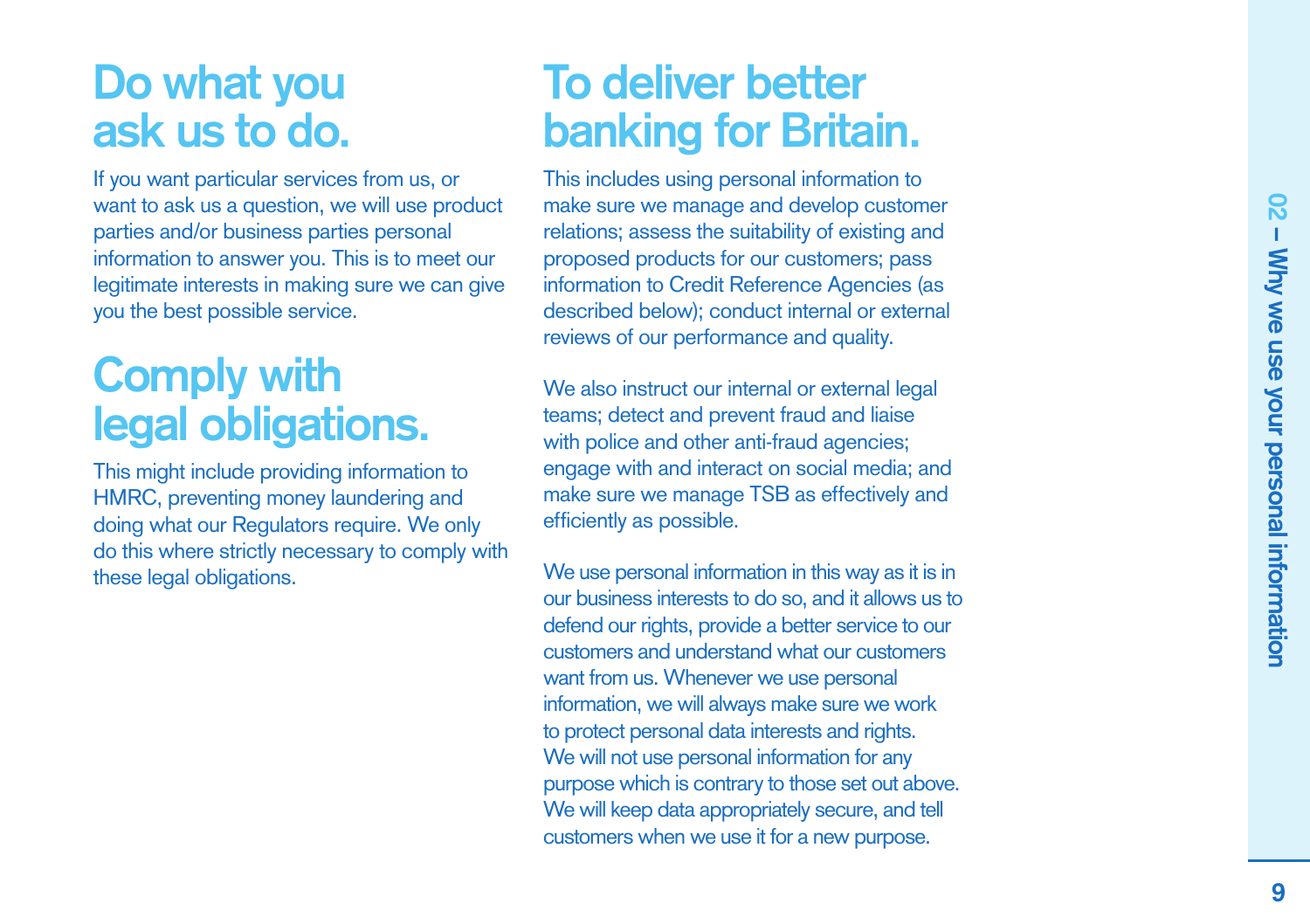We treat personal information as private and confidential, but may disclose it outside TSB in some circumstances, to fulfil the purposes set out above (including sharing with partners with whom we provide services as described above). This may include sharing it with subcontractors, who will act only on our instructions or our behalf, and will use your information only for the purposes set out above.

#### We will disclose information to others:

To meet our contractual obligations to you in accordance with the Terms and Conditions, including where:

- Other product parties and/or business parties may be entitled to see your transactions
- It is needed by other parties connected with your account (including guarantors)
- We need to share information with other lenders who also hold a charge on your property

Where we must comply with legal obligations to which we are subject, including where:

- HMRC or other authorities require it
- The law, a regulatory body or the public interest requires it
- It is required as part of our duty to protect your accounts — for example we are required to disclose your information to the UK Financial Services Compensation Scheme (FSCS)
- It's required by us or others to detect, investigate or prevent crime or fraud
- Or where the person consents or asks us to. If they give their consent, they can withdraw it at any time and we'll stop disclosing the information in that way

### **Credit Reference Agencies.**

In order to process your application for a product or service, we will perform credit and identity checks with one or more credit reference agencies ("CRAs"). Where you take banking services from us, we may also make periodic searches at CRAs to manage your account with us.

**03 Passing personal information to others**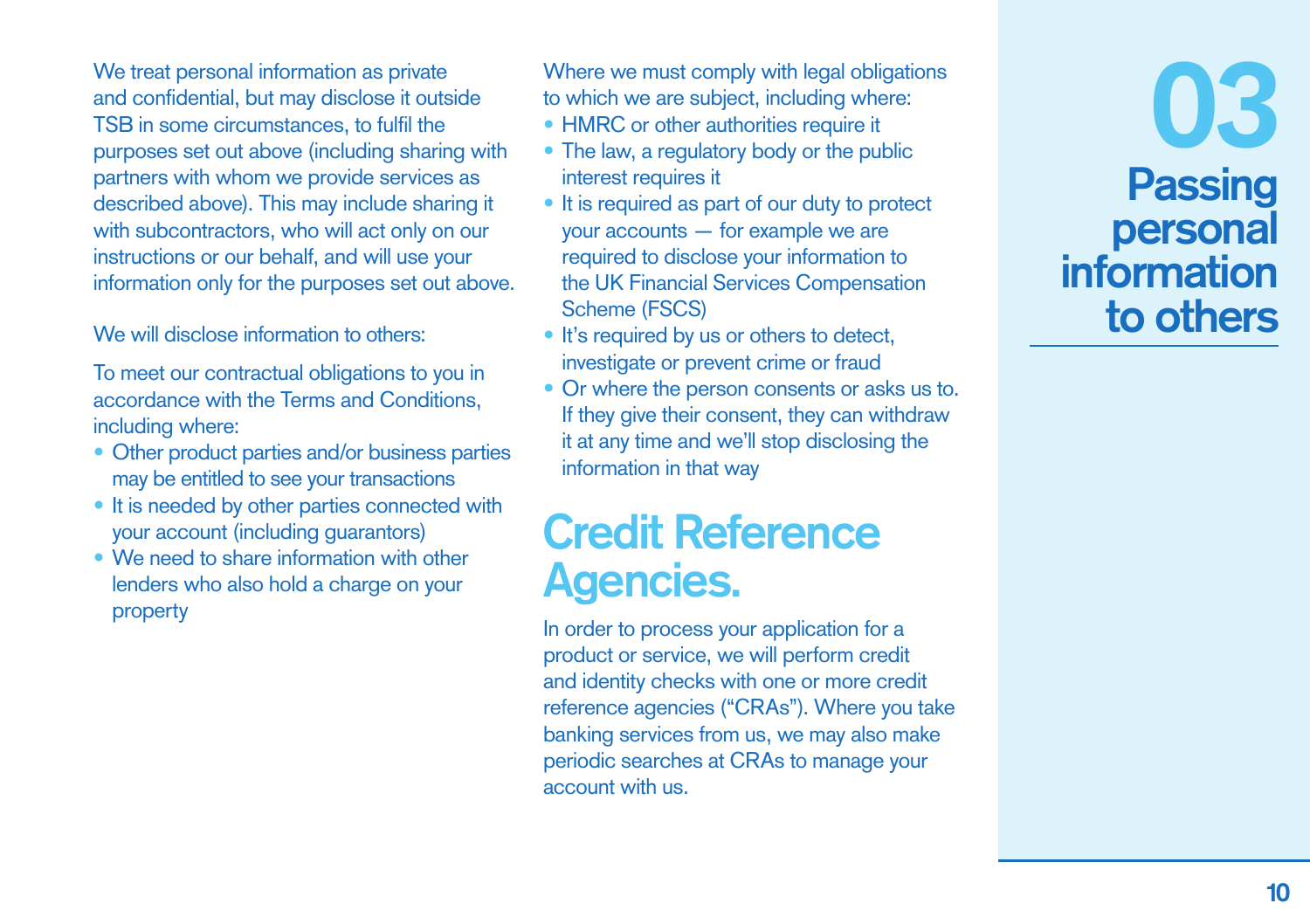To do this, we will supply business and personal information relating to you, product parties and/or business parties to CRAs and they will give us information about you and these people. This will include information from your credit application and about your financial situation, and financial history, as well as that of the product parties and business parties. CRAs will supply us with public (including the electoral register) and shared credit, financial situation and financial history information as well as fraud prevention information.

We will use this information to:

- Consider your creditworthiness and whether you can afford to take the product
- Verify the accuracy of the data you have provided to us
- Prevent criminal activity, fraud and money laundering
- Manage your account(s)
- Trace and recover debts
- Make sure any offers are appropriate to your circumstances

We will continue to exchange information with CRAs while you have a relationship with us. We will also inform the CRAs about your settled accounts. If you borrow and do not repay in full and on time, CRAs will record the outstanding

debt. This information may be supplied to other organisations by CRAs.

When CRAs receive a search from us they will place a search footprint on your credit file and that of the product parties and business parties. These footprints may be seen by other lenders.

If you tell us that you have a spouse or financial associate, we will link your records together. You should make sure you discuss this with them, and share this information, before making the application. CRAs will also link your records together and these links will remain on your and their files until such time as you or your spouse, or financial associate successfully files for a disassociation with the CRAs to break that link.

**The identities of the CRAs, their role as fraud prevention agencies, the data they hold, the ways in which they use and share personal information, data retention periods and data protection rights with the CRAs are explained in more detail at www.experian.co.uk/crain. CRAIN is also accessible from each of the CRAs that TSB uses — visit any of these links to go to the same CRAIN document** :

**TransUnion www.transunion.co.uk/crain**

**Experian www.experian.co.uk/crain**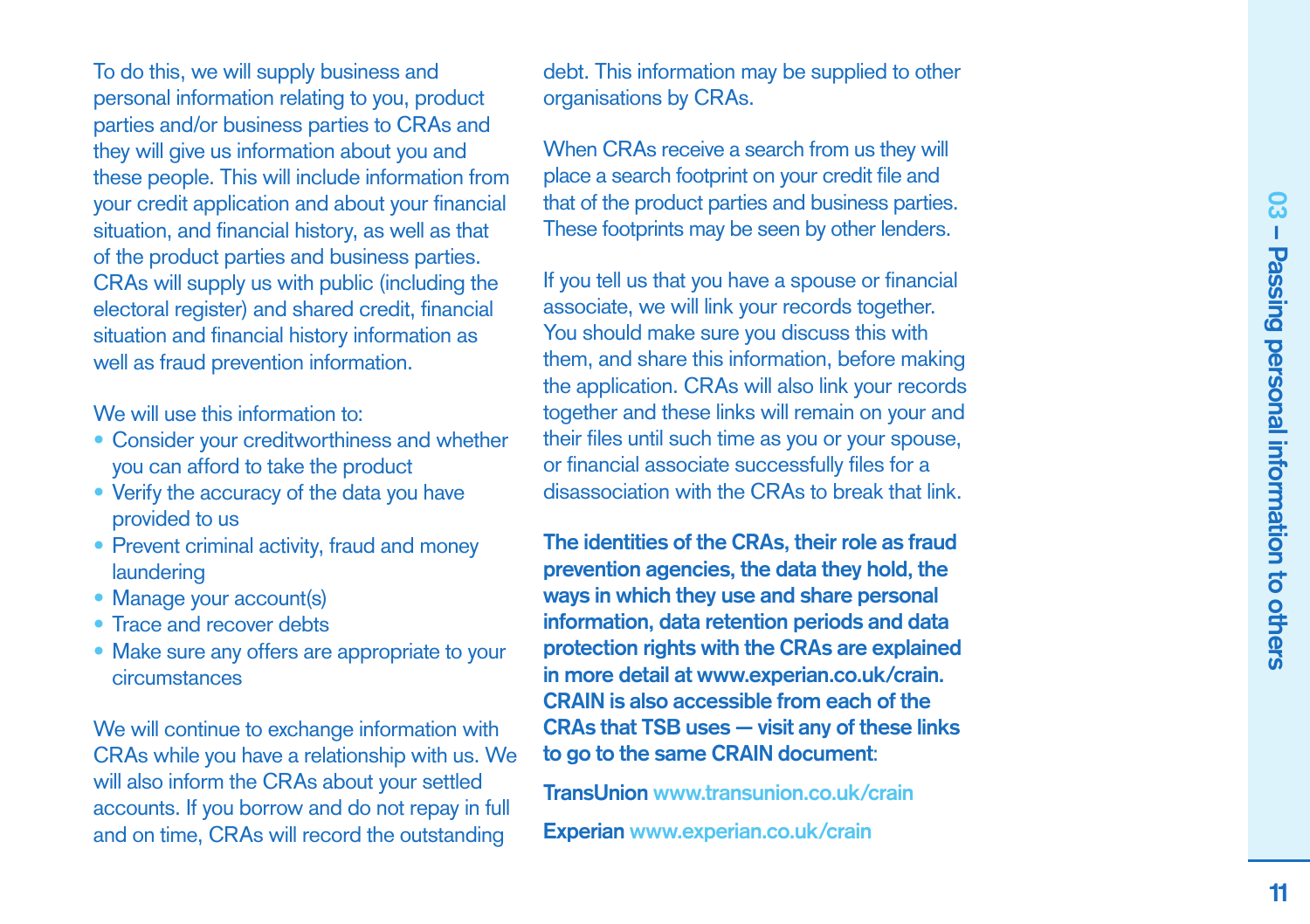# **Fraud Prevention Agencies.**

The government also requires us to screen applications that are made to us, to make sure we are complying with the international fight against terrorism, money laundering, modern slavery and other criminal activities. So we may need to disclose information to government bodies and to fraud prevention agencies to meet these legal obligations.

We will study patterns of activity, check for unusual transactions and monitor devices used to access TSB's systems. Including Internet Protocol (IP) addresses and may include using widely available geographical mobile phone technology to assess the location.

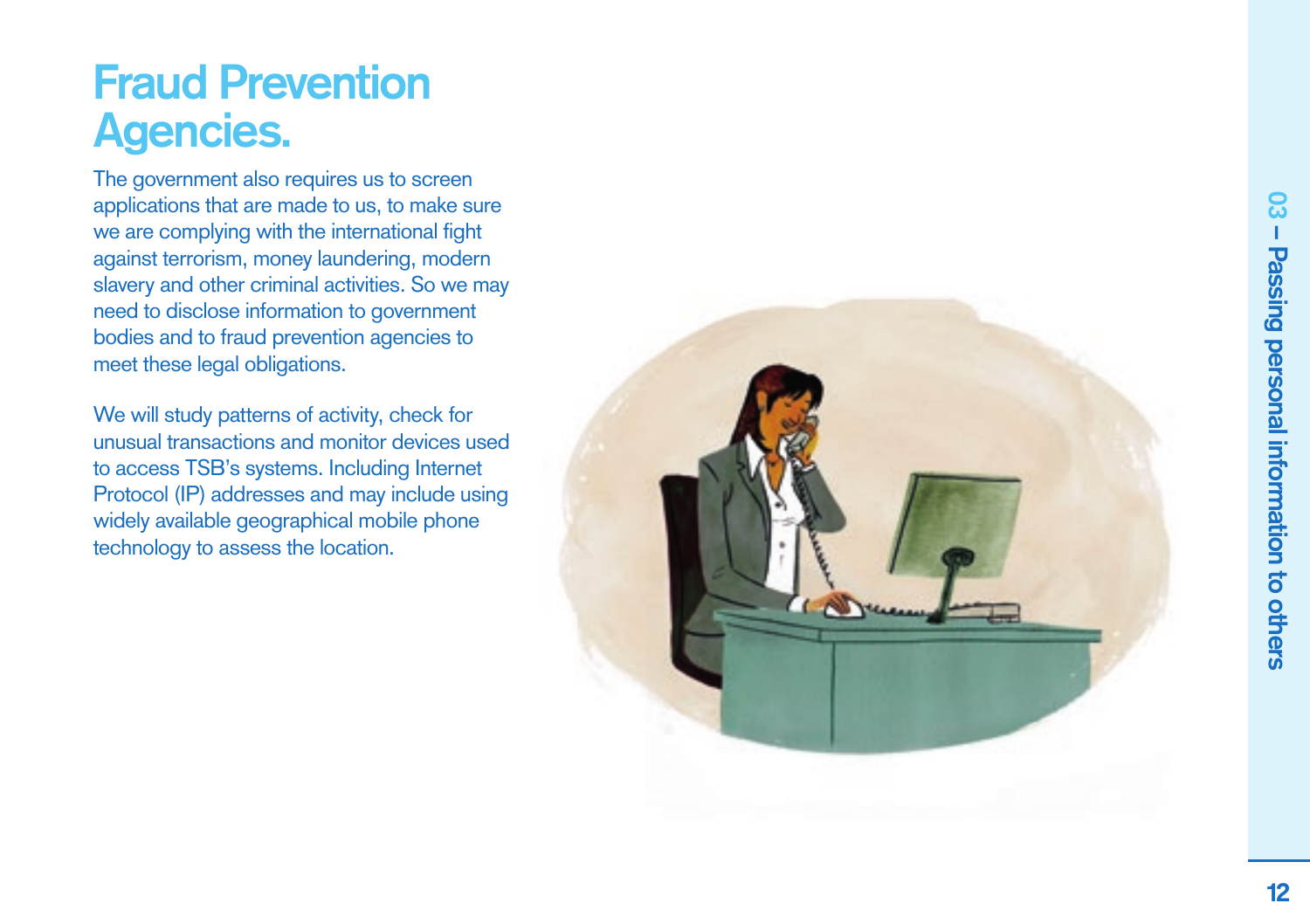#### **General**

Before we provide services, goods or financing to your business, we undertake checks for the purposes of preventing fraud and money laundering, and to verify the identity of the business, product parties and business parties. These checks require us to process personal data about these people.

The personal data you have provided, we have collected from you, or we have received from third parties will be used to prevent fraud and money laundering, and to verify your identity.

Details of the personal information that will be processed include, for example: name, address, date of birth, contact details, financial information, employment details, device identifiers including IP address and vehicle details of product parties and business parties.

We and fraud prevention agencies may also enable law enforcement agencies to access and use this personal data to detect, investigate and prevent crime.

We process this personal data on the basis that we have a legitimate interest in preventing fraud and money laundering, and to verify

identity, in order to protect our business and to comply with laws that apply to us. Such processing is also a contractual requirement of the services or financing you have requested.

Fraud prevention agencies can hold this personal data for different periods of time, and if you are considered to pose a fraud or money laundering risk, your data can be held for up to six years.

#### **Consequences of processing**

If we, or a fraud prevention agency, determine that you pose a fraud or money laundering risk, we may refuse to provide the services or financing that has been requested, or we may stop providing existing services to you or your business.

A record of any fraud or money laundering risk will be retained by the fraud prevention agencies, and may result in others refusing to provide services, financing or employment to you or the business. If you have any questions about this, please contact us on the details above.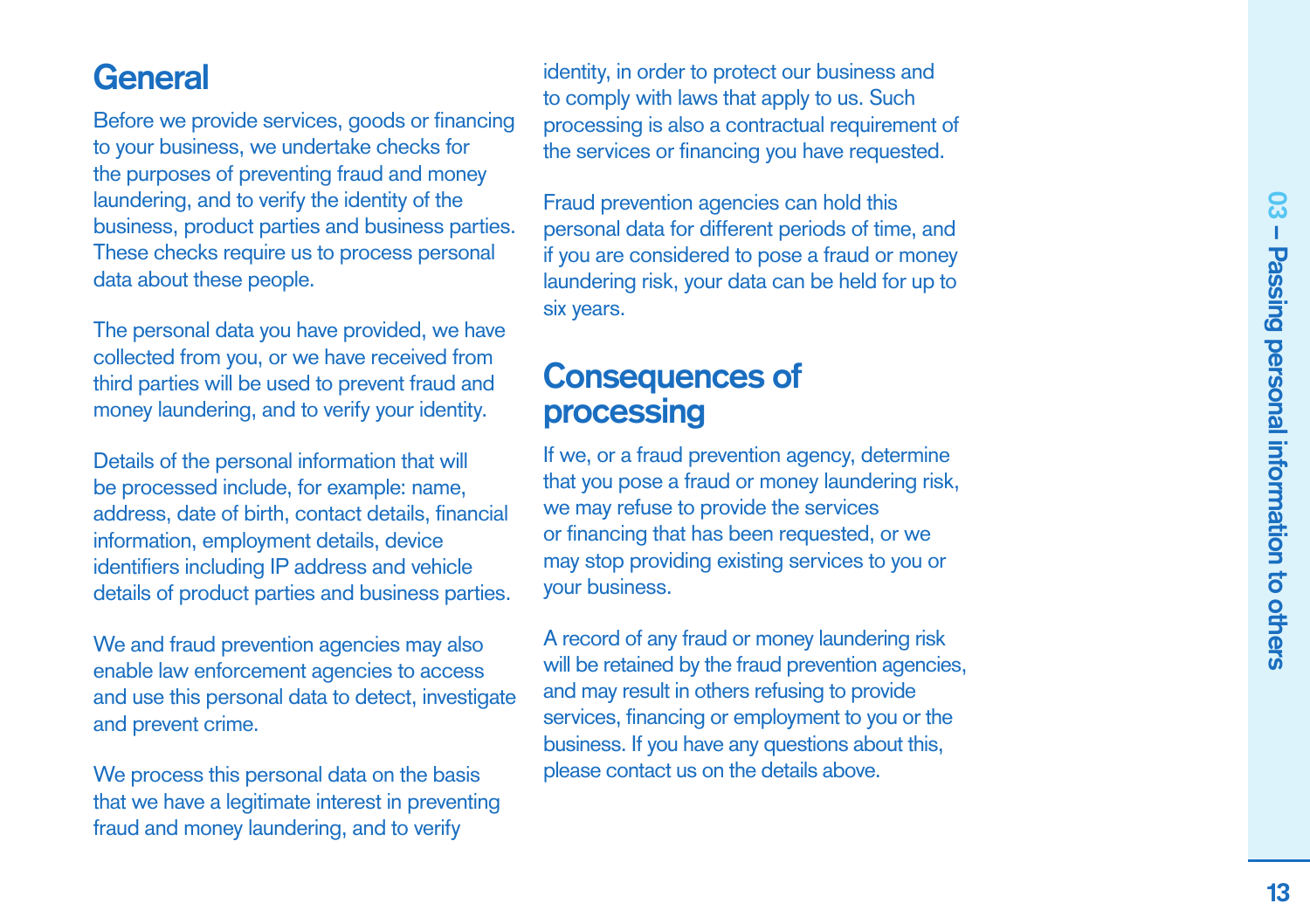#### **Data transfers**

Whenever fraud prevention agencies transfer personal data outside of the European Economic Area, they impose contractual obligations on the recipients of that data to protect your personal data to the standard required in the European Economic Area. They may also require the recipient to subscribe to 'international frameworks' intended to enable secure data sharing.

If we or any other company in our Group wishes to sell or transfer all or part of its business and assets, or any associated rights or interests, or to acquire a business or enter into a merger, we/it may disclose your personal data and confidential business information to any potential buyer, transferee, merger partner or seller and its advisers and any other persons we/it may reasonably decide, provided that each person to whom information is disclosed promises to keep it confidential. If the sale or transfer is completed, the buyer, transferee or merger partner may continue to use and disclose the information, subject to the same provisions set out here.

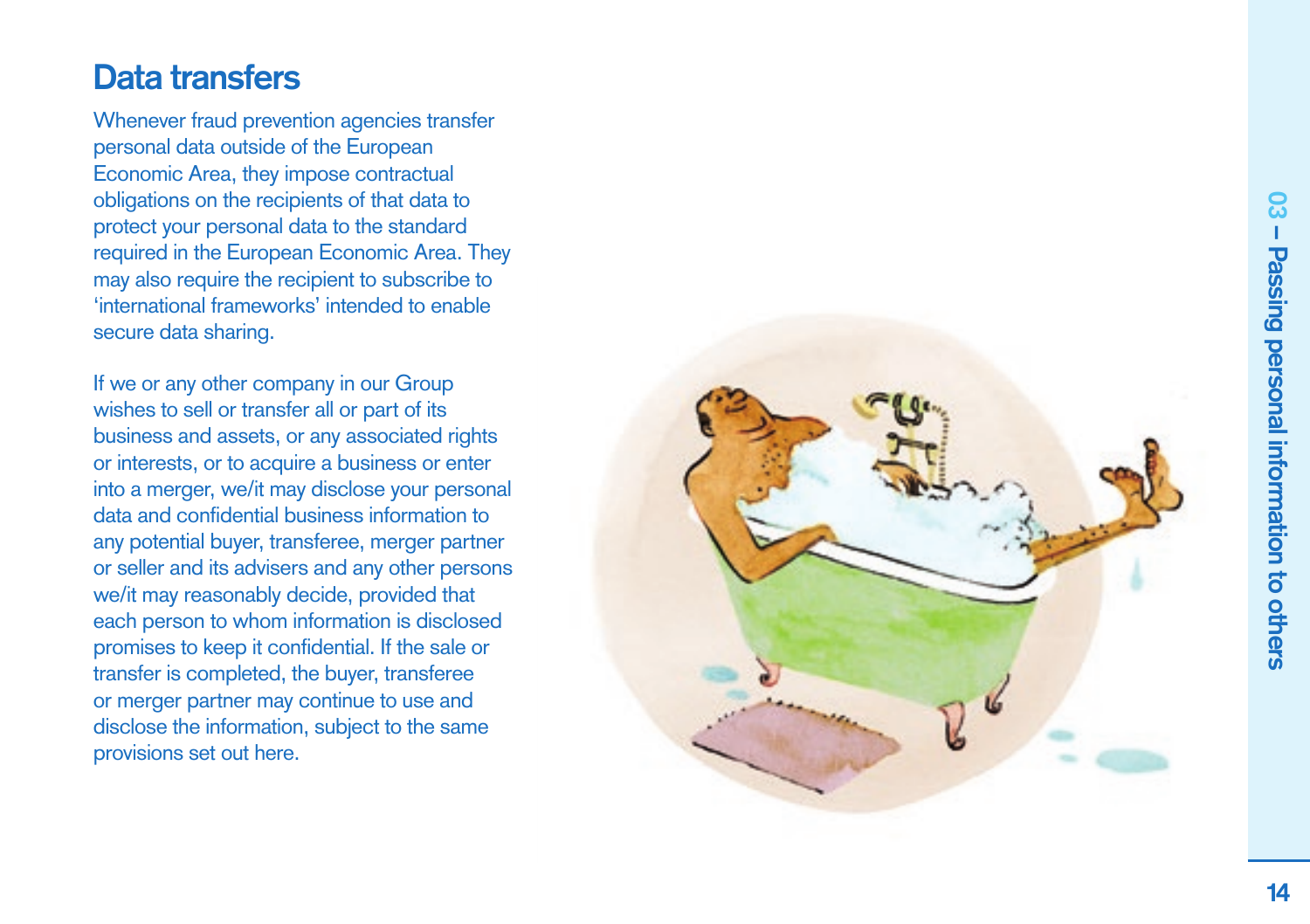The UK and other EEA countries\* provide a high standard of data protection and privacy. We may run your accounts and provide other services from centres outside the UK and FFA which are not considered by the European Commission to have a similar standard of legal protection for personal information. If so, we will require personal information to be protected to at least UK standards.

To do this, we make sure we only transfer personal information to countries which are regarded under EU law as providing an adequate level of protection for personal information, to companies in the USA which are certified as providing an adequate level of protection, or we will put in place contractual commitments which make sure they provide an adequate level of protection.

If you want to learn more about the specific countries to which we transfer personal data, or if you wish to obtain a copy of the safeguards we have in place for particular countries, please contact the Data Rights Team.

We may process payments through other financial institutions such as banks and the worldwide payments system operated by the SWIFT organisation if, for example, you make a CHAPS payment or a foreign payment. Those external organisations may process and store personal information abroad and may have to disclose it to foreign authorities to help them in their fight against crime and terrorism. If these are based outside the UK and the European Economic Area\* ("EEA"), such personal information may not be protected to standards similar to those in the UK, but we will take steps, including through contractual commitments, to make sure that an adequate level of protection is provided.

**04 Transferring personal information outside of the UK**

\*Countries that belong to the EEA: Austria, Belgium, Bulgaria, Czech Republic, Cyprus, Denmark, Estonia, Finland, France, Germany, Greece, Hungary, Iceland, Ireland, Italy, Latvia, Liechtenstein, Lithuania, Luxembourg, Malta, Netherlands, Norway, Poland, Portugal, Romania, Slovakia, Slovenia, Spain, Sweden, United Kingdom.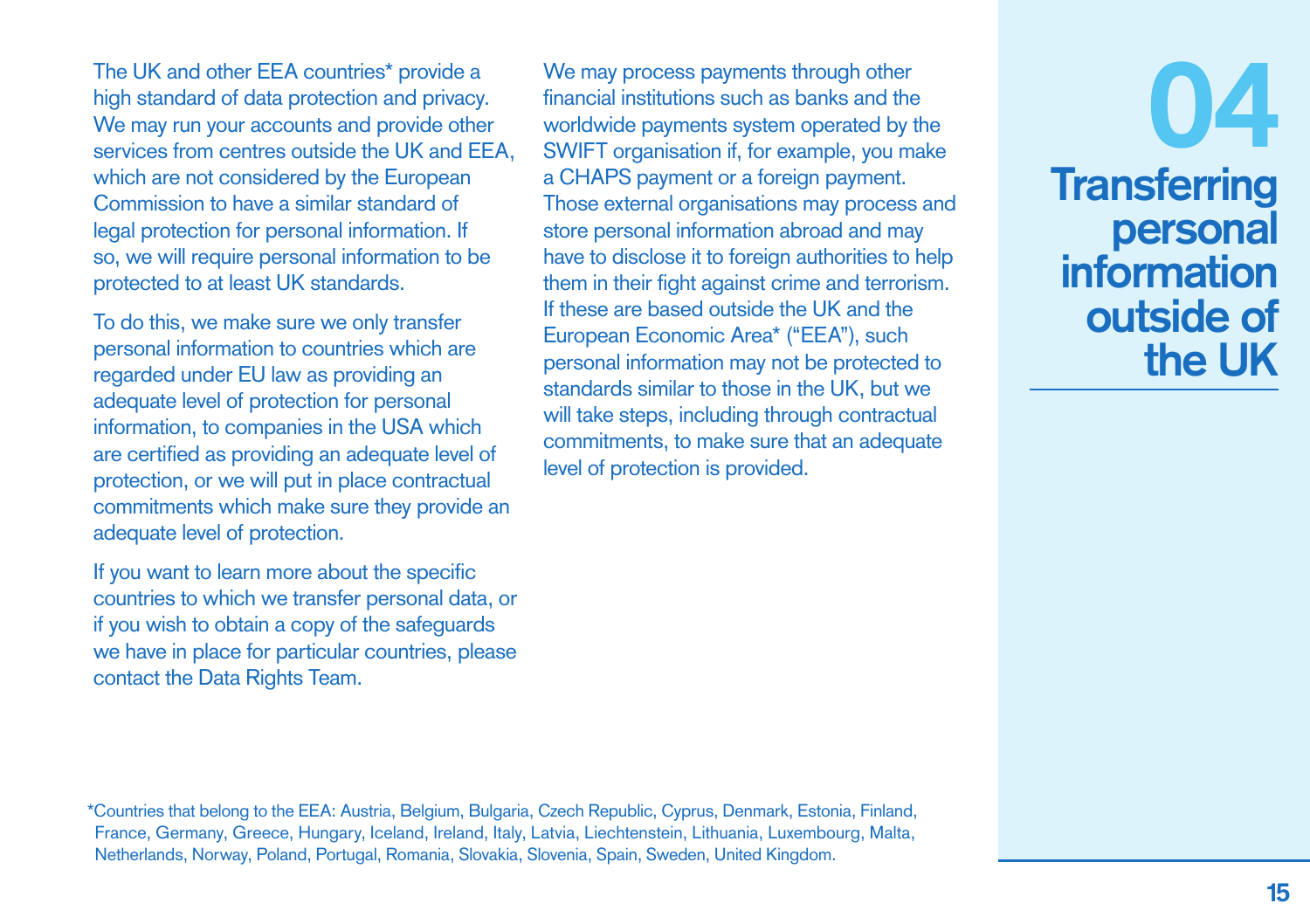

We will only keep personal information for as long as your application for an account or product, or for as long as you have accounts or products with us. We will also keep your personal information for a certain period after your application has ended or you have closed your accounts.

When working out how long this period will last, we take into account our legal obligations, the expectations of financial and data protection regulators, and the amount of time we may strictly need to hold your personal information to carry on our business or defend our rights.

For example, if you have an account with TSB, we will keep your information and details of the account, while the account is open. To meet our legal and regulatory requirements, we must keep a lot of this information for a number of years after the account is closed, even if you do not have another account with us. We will also keep your information in archived form in order to defend our legal rights (which may be for the period in which legal claims can be made under applicable law. In the UK, this is six years for contractual claims).

We have policies and procedures in place to make sure we delete information that is no longer needed for any of these purposes.

**05 How long will we keep personal information?**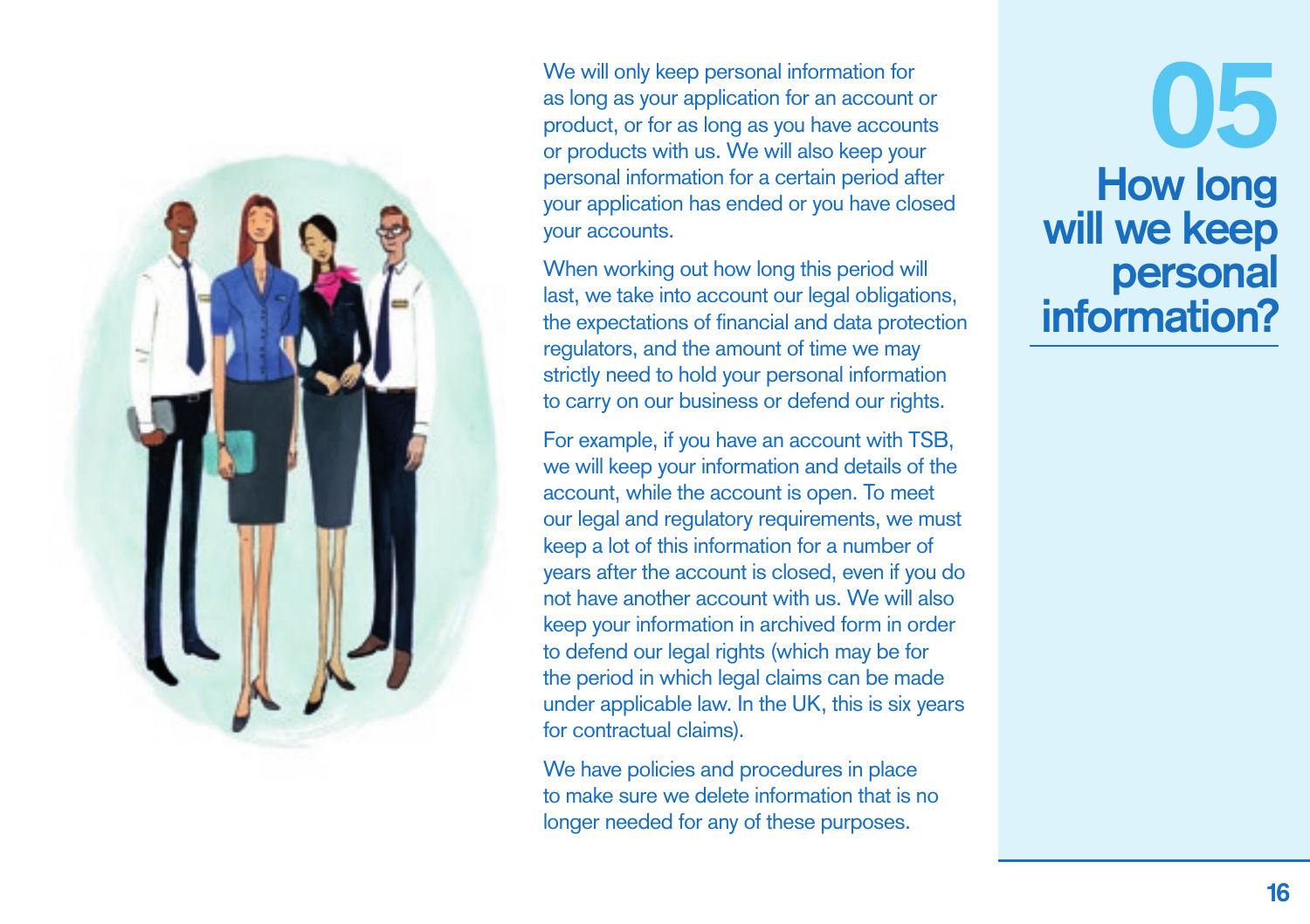People in the UK and across the EEA have certain rights over their personal information. These include the right to get a copy of their personal information or have some elements of it transmitted to themselves or another company in a common electric format. In certain circumstances, they can have their personal information corrected or erased, or have our use of their personal information restricted.

They also have the right to object to our uses of their personal information as described above.

Anyone who wishes to know more about their data rights should read our Data Privacy Notice, which can be found at: **www.tsb.co.uk/privacy**. They can also collect a copy at any TSB branch. We will generally not charge a person for exercising these rights.

We aim to work with you in relation to any request, complaint or question you have about your personal information. However, if you believe we have not adequately resolved a matter, you can complain to the Information Commissioner's Officer (the "ICO").

You have a right, at any time, to complain to the ICO, the UK's independent authority set up to uphold information rights in the public interest, promoting openness by public bodies and data privacy for individuals. You can follow this link to their website: **https://ico.org.uk** or ask for details from our Data Rights Team.



**06 Personal information rights**